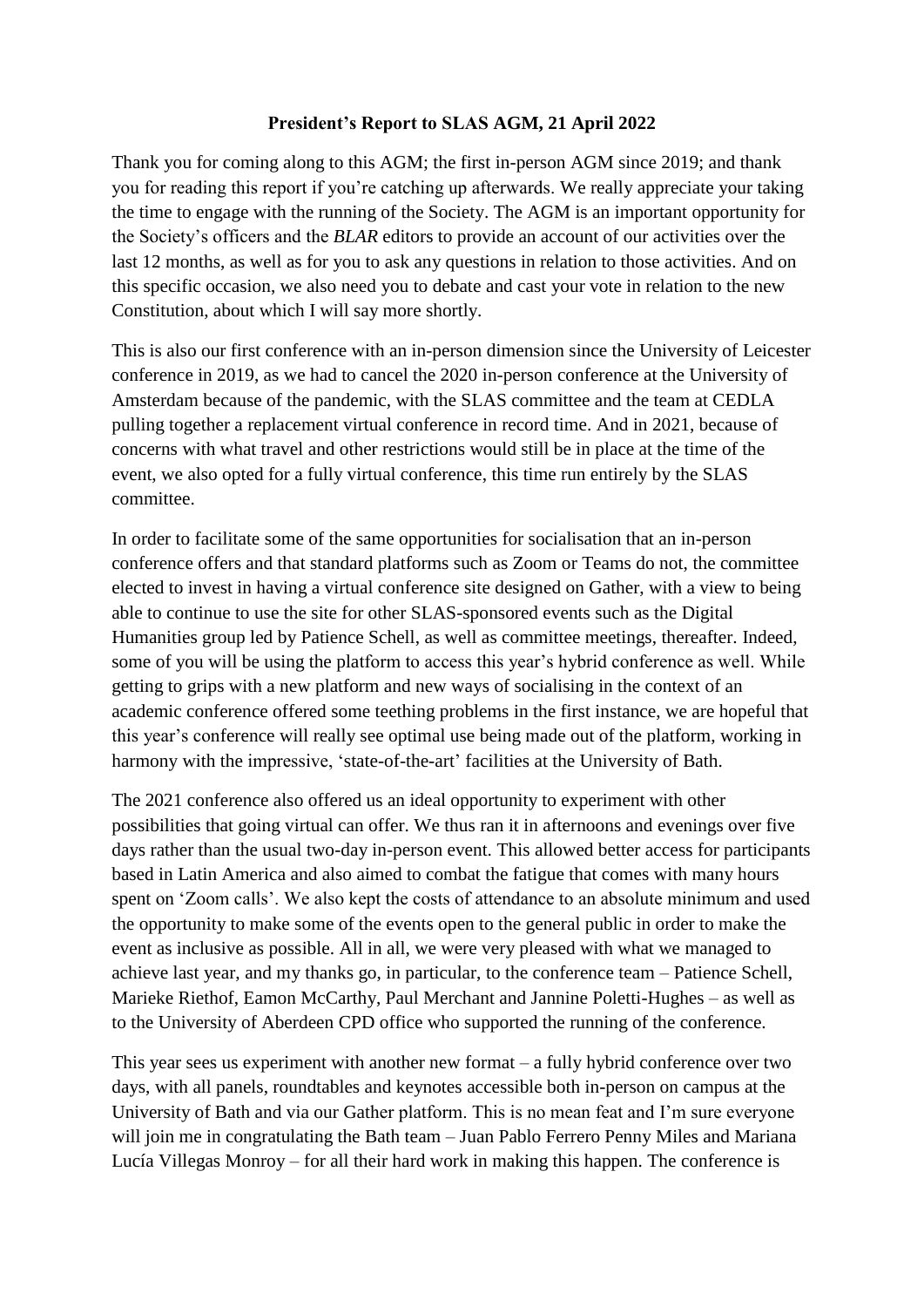entitled 'Latin America in Times of Political Mistrust and Global Pandemic', and it will be running just over 70 panels, as well as other formats of gathering, across the full range of different disciplines that Latin American studies embraces. It bodes to be a highly memorable and much needed social and intellectual highlight in the SLAS calendar.

Looking to the future, our next conference in 2023 will almost certainly be hybrid in some way (host institution TBC), in order to continue to draw on what we have learned over the last three years in terms of both inclusivity and thinking through the balance between the need to meet in person and our commitment as academics to reducing our carbon footprints. As a committee we are continuing to debate this issue in the light of our Climate Action Plan. Overall, we aim for a significant reduction in academic travel across all of our activities, coupled with maximum benefit for our members. In the light of this both SLAS committee and *BLAR* editorial meetings have shifted to virtual formats for all but one meeting per year, normally timed to coincide with any in-person annual conference. This also has the advantage of saving significant amounts of the Society's income for more productive use supporting the SLAS community. We are mindful however of the value of in-person networking opportunities provided by in-person conferences, particularly for PGRs and ECRs, and are thus looking to continue to encourage hybrid annual conferences that combine SLAS and PiLAS, rather than running two separate conferences per year with in-person elements. We of course welcome approaches from institutions wishing to host future annual conferences, and we would be open to proposals for fully virtual events where this is deemed to be advantageous by the hosting institution, for example, where that institution is based outside of the UK.

Behind the scenes, the SLAS committee has had quite a busy year. In May 2021, after a great many years on the committee and at least sixteen as Treasurer, John Fisher had to step down because of ill health. While I was able to keep things ticking over for a while as second signatory on our accounts, we were extremely fortunate that committee member Jannine Poletti-Hughes, Senior Lecturer in Accounting and Finance at the University of Liverpool, was willing and very able to step into John's shoes at short notice. Jannine was elected as interim treasurer by the SLAS committee in June 2021 so that she could take over the running of our accounts and we are delighted that she has been willing to stand for election as treasurer in the current round of elections to SLAS committee and officer roles. She has also made good progress on developing a new expenses policy and moving us onto online banking for easier payment of grants to SLAS members. It has been hard to have had to say goodbye to John under such difficult circumstances, and we wish him the very best and thank him heartily for his many years of service to SLAS. We would also like to extend our thanks to Antoni Kapcia who is also now stepping down as auditor for SLAS's accounts after five years of service. Going forward, our accounts will be audited by an accountancy firm whose name will be displayed on the SLAS website in due course.

The Treasurer's report will provide all the details of our finances for the past year. It is worth highlighting here that we have been fortunate that expenses caused by the ongoing pandemic have been offset by savings elsewhere. For example, running our own conference cost us a significant amount of money, but this was offset by the lack of travel expenses for SLAS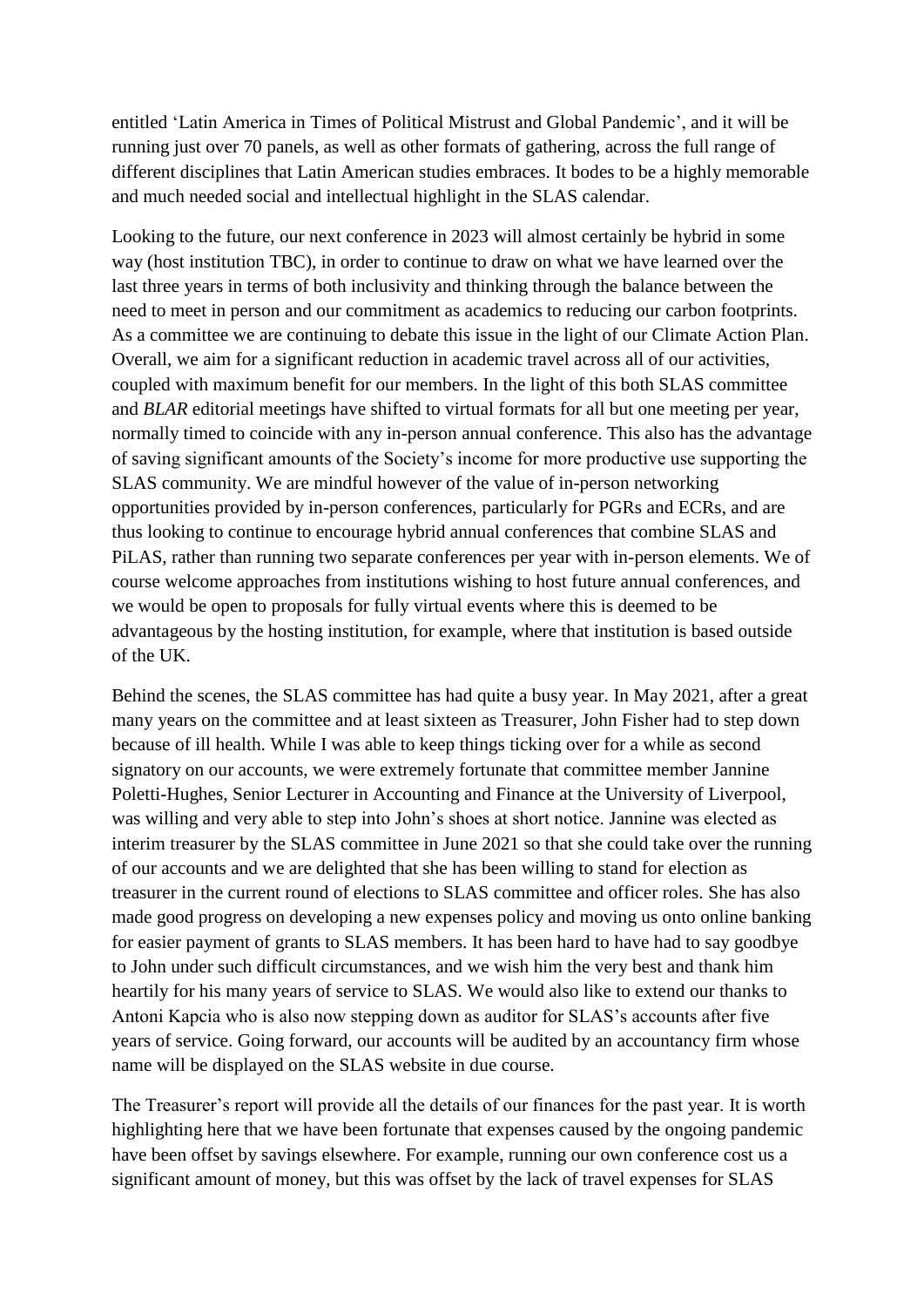committee members and *BLAR* editors, meaning that we have been able to continue to provide the usual level of support to the SLAS community through the funding opportunities that we offer. SLAS finances have been stable for quite some time, with our capital reserves moderately increasing year on year. However, changes in our main income stream – the publication of *BLAR* – are starting to have an impact on this comfortable status quo. Plan S and the requirement by many UK funders to move towards fully open-access publishing will see gradual reductions to the income derived from publishing academic journals and this clearly has a knock-on effect on the financial wellbeing of scholarly societies that depend on their journals to fund their running costs and other activities. SLAS is in a strong position going into this situation. However, it will require careful stewardship over the coming years to ensure that we continue to thrive. This will entail continuing to look hard at expenses incurred in the running of the Society in order to have the least impact possible on our ability to offer funding opportunities to SLAS members.

This brings me to *BLAR* itself. While Ann Varley as Coordinating Editor will offer you more detail from the perspective of the editorial team in her report, the key issue that I want to report on here is the fact that our five-year contract with the publisher, Wiley, expires at the end of 2022. While a final decision has not yet been taken, the need to renegotiate the contract, in the context of the radical changes in the scholarly publishing landscape outlined above, has given us an opportunity to consider all options. SLAS members should be reassured that, whoever publishes *BLAR* going forward, the best decision possible will be taken to ensure the Society remains as financially secure as possible. I would like to take this opportunity to extend my sincere thanks to Ann, to the other editorial team members – Ainhoa Montoya, Juan Pablo Ferrero, Penny Miles and Ed King –, and to the *BLAR* editorial assistant, Ken Lestrange, for their continuing hard work in editing the *Bulletin* for us, particularly in a context of such significant change to publishing, and to related working practices. I would also like to thank Sarah Ritchie, Associate Journals Publishing Manager at Wiley, for her infinite patience as we work our way through these issues, and Jo Crow, who stepped down as BLAR editor in the course of 2021 after four years, for all her hard work.

One project that the SLAS Committee has worked on over the last year has been the revision of the Society's Constitution. While we will present these changes and offer the opportunity for debate and a vote elsewhere in this AGM, I would just like to outline the reason for the proposed changes. Overwhelmingly, they seek to simplify, clarify and up-date the way the operation of the Society is presented in the Constitution (now also combined with the Standing Orders), and, importantly, to revise it in order to make it more inclusive. Changing a constitution is never something to be taken lightly, and it is also a significant undertaking in terms of work. However, I am grateful to the Committee for their support in this, particularly to the officers – Eamon McCarthy, Marieke Riethof and Jannine Poletti-Hughes –, and to the EDI working group members – Katy Jenkins and Rebecca Ogden – for their sound advice and helpful suggestions. I would hope that the assembled SLAS members were comfortable in supporting the proposed changes.

PiLAS, the Postgraduate branch of SLAS, has continued to thrive over the past academic year, with Oliver Wilson-Nunn as President and an organising committee based at the